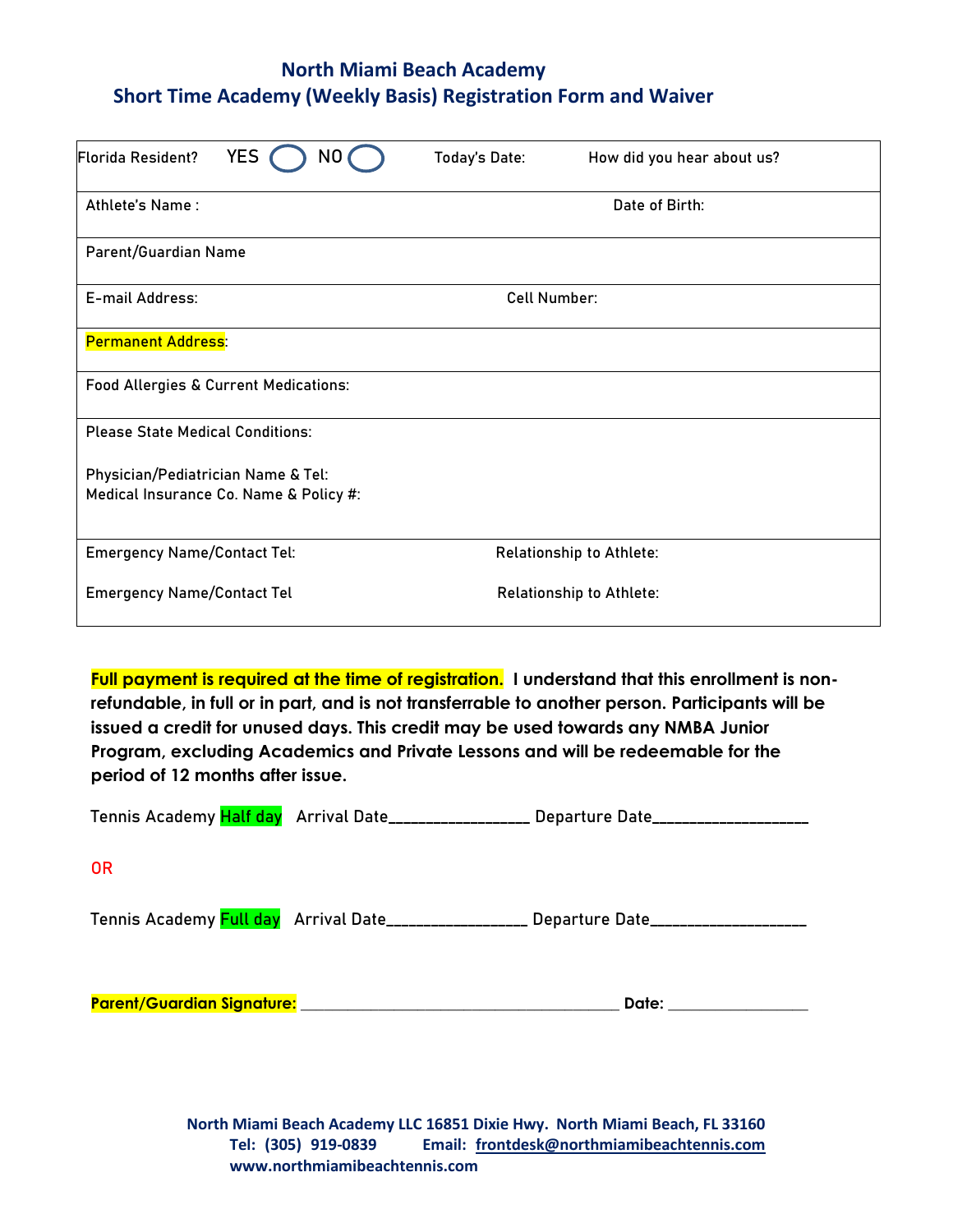# **North Miami Beach Academy Summer Camp Registration Form and Waiver**

# Credit Card Authorization Form

| Please check credit card type: $\Box$ Visa $\Box$ Master Card $\Box$ American Express |  |  |  |  |  |
|---------------------------------------------------------------------------------------|--|--|--|--|--|
|                                                                                       |  |  |  |  |  |
| CVV Code: ___________                                                                 |  |  |  |  |  |
|                                                                                       |  |  |  |  |  |
| Description of Services and Agreed Amount to be charged (please select)               |  |  |  |  |  |
|                                                                                       |  |  |  |  |  |
|                                                                                       |  |  |  |  |  |
|                                                                                       |  |  |  |  |  |
|                                                                                       |  |  |  |  |  |
| Lauthorize North Miami Beach Academy to charge my card for all expenses relating to m |  |  |  |  |  |

I authorize North Miami Beach Academy to charge my card for all expenses relating to my Child's attendance at North Miami Beach Academy including Academy Fees, Private Lessons and Incidentals such as drinks, racquet stringing etc.

Cardholder Signature: \_\_\_\_\_\_\_\_\_\_\_\_\_\_\_\_\_\_\_\_\_\_\_\_\_\_\_\_\_\_\_\_\_\_\_\_\_\_\_\_\_\_\_\_\_\_\_\_\_\_\_\_\_\_\_\_\_\_

Date: \_\_\_\_\_\_\_\_\_\_\_\_\_\_\_\_\_\_\_\_\_\_\_\_\_\_\_\_\_\_\_\_\_\_\_\_\_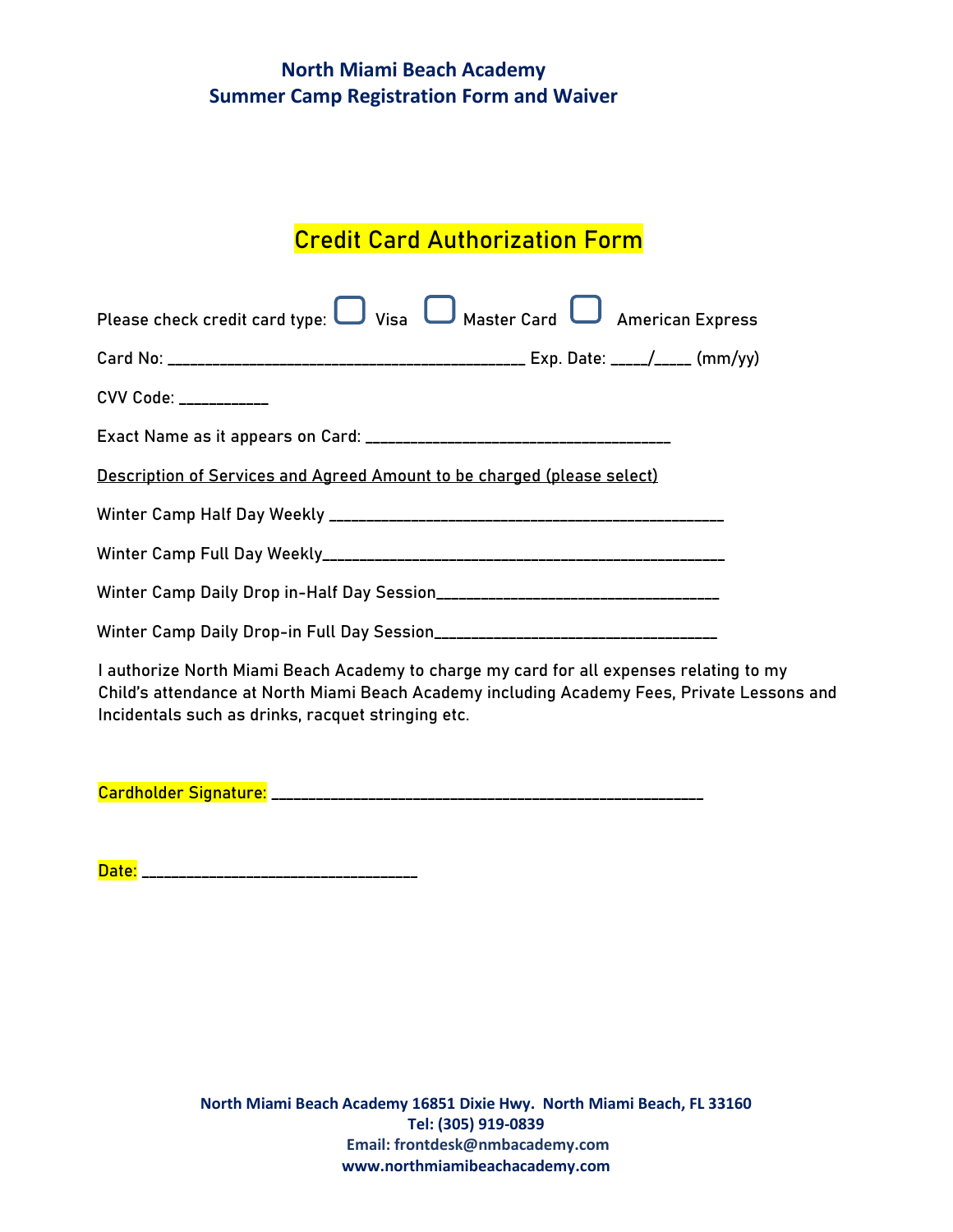#### **North Miami Beach Academy Summer Camp Registration Form and Waiver**

# WAIVER

TO PARENTS OR GUARDIANS OF MINOR ~ WAIVER OF LIABILITY AND DISCLAIMER: In consideration of my son's/daughter's membership and participation in the activities and special programs or events of the North Miami Beach Academy LLC and/or Bollettieri Experience LLC as parent or guardian of named minor, my heirs, executors, assigns, and administrators waive, release and discharge any and all rights and claims of damages against the North Miami Beach Academy LLC and/or Bollettieri Experience LCC and or its sponsors for all claims arising or resulting from traveling, participation and/or being involved in the program or activities. I attest and verify that I have full knowledge of the risks involved in said participation and that I will on behalf of the said child assume and pay any medical or emergency expenses in the event of accident, illness or other incapacity regardless of whether I have authorized such expenses. I attest that my son/daughter is physically fit and sufficiently able to participate in the programs or activities of in conjunction with other youth members.

ACKNOWLEDGMENT AND CONSENT the North Miami Beach Academy LLC and/or Bollettieri Experience LLC: For internal and external use, I acknowledge that the North Miami Beach Academy LLC and/or

Bollettieri Experience LLC and or its sponsors may utilize photographs and or videos of the participant, which may be taken during involvement in the North Miami Beach Academy LLC and/or Bollettieri Experience LLC programs or activities. I consent to such uses & herby waive all rights to compensation.

EMERGENCY AUTHORIZATION: I, the under signed (or as parent or guardian of the participant, a minor), hereby authorize the staff of the North Miami Beach Academy LLC and/or Bollettieri Experience LLC or its sponsors and/or volunteers, coaches, trainers, activity supervisors, instructors and vehicle driver as my agents, to consent to medical, surgical or dental examination and/or treatment. In case of emergency, I hereby authorize treatment and/or care at any hospital or by licensed medical personnel. The North Miami Beach Academy LLC and/or Bollettieri Experience LLC staff will NOT medicate children. Parents/ guardians are ENTIRELY responsible for medications and for personally arranging for or ensuring the proper and timely medication of their children.

PHOTOGRAPH/VIDEO RELEASE: I give permission for my child listed above to be photographed or videotaped while at the North Miami Beach Academy LLC and/or Bollettieri Experience LLC

> **North Miami Beach Academy 16851 Dixie Hwy. North Miami Beach, FL 33160 Tel: (305) 919-0839 Email: [frontdesk@nmbacademy.com](mailto:frontdesk@nmbacademy.com) www.northmiamibeachacademy.com**